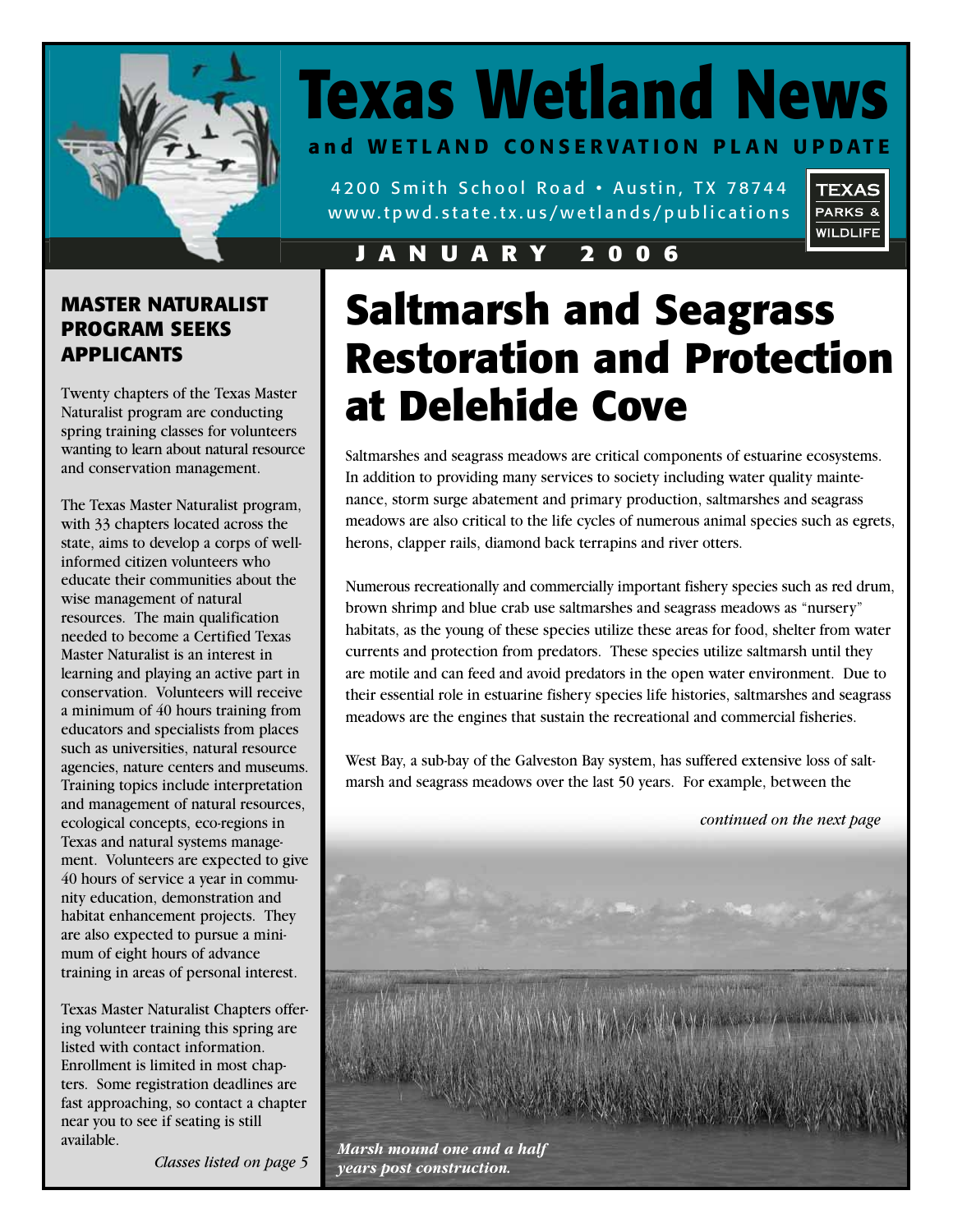### **Delehide Cove, continued**

1950s and 1990s, over 5,200 acres of saltmarsh were lost in West Bay, in addition to all the previously-existing 2,000 acres of seagrass meadow. The primary culprit for this loss is land surface subsidence resulting from groundwater withdrawal by the City of Houston and local industries, which pumped groundwater to meet water demands.

As water was withdrawn from underground, the ground compressed and sank, lowering the elevation of West Bay marshes as much as one foot. Because saltmarshes grow in a narrow elevation range, this subsidence resulted in the loss of marshes in lower elevations as they drowned in a (relative) higher water level. The subsidence also submerged spits and reefs that had offered the marshes protection from erosion, and this loss of protection left the remaining marsh vulnerable to loss due to chronic erosion. Other reasons attributed to marsh and seagrass loss in West Bay include conversion of habitat to housing developments and canal dredging.

In response to this habitat loss, Texas Parks and Wildlife Department (TPWD) has worked within diverse partnerships to protect some of the remaining habitat and restore some of what has been lost. One recently completed restoration project is Delehide Cove Marsh Restoration and Protection Project, which was awarded one of two National Wetland Conservation Awards from the United States Fish and Wildlife Service in June 2005. Bestowed to the entire project team, this recognition emphasized the partnerships that are essential to the completion of habitat restoration projects on the Texas Coast. Along with TPWD, contributors to the project included the United States Fish and Wildlife Service, Texas General Land Office, Galveston Bay Estuary Program, Galveston Bay Foundation, National Marine Fisheries Service, Pirate's Beach Property Owner's Association, Reliant Energy, Texas GenCo, Blackard Industries, West Galveston Island Properties Association and the Fish America Foundation.

*Aerial photograph of Delehide Cove in 1930. Note extensive marshes in the cove.*



*Top: Delehide Cove prior to restoration Bottom: Delehide Cove in 2005, less than one year after completion.*

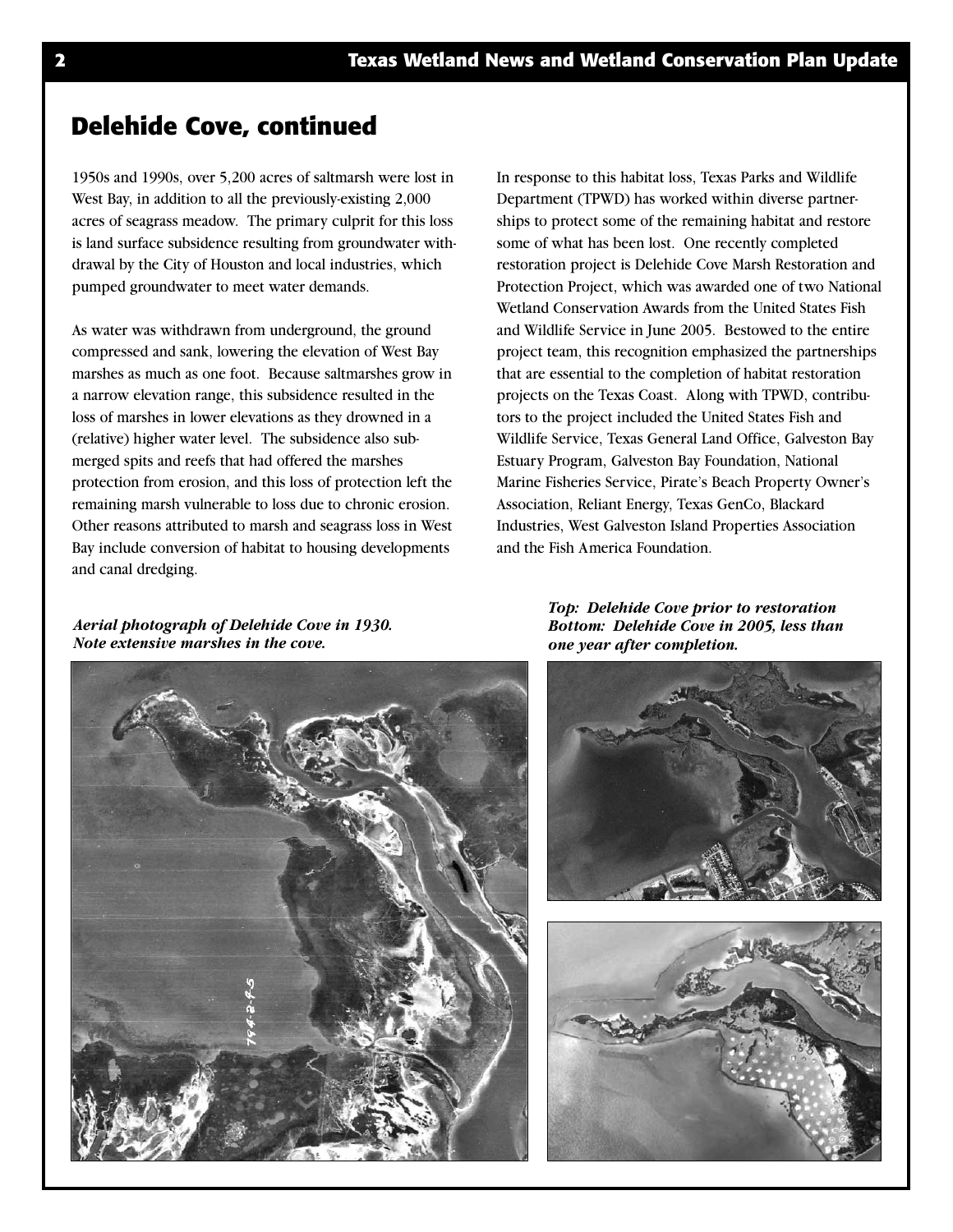### **Delehide Cove, continued**



*Geo-textile tube being filled by hydraulic dredge.*

An essential part of this project was protecting the remaining saltmarsh from erosion. Over 8,000 feet of breakwaters have been constructed to simulate the functions of the spits and reefs as they existed prior to subsidence, and over 200 acres of saltmarsh and other estuarine habitats are now protected from erosion by these breakwaters. Constructed from sand-filled geo-textile tubes, this breakwater material was chosen because it is more cost effective when compared to rock breakwaters; however, a drawback to this choice of materials is their limited lifespan.

Although made to last up to 25 years, the industrial fabric that comprise the geo-textile tubes can have their lifespan shortened by external factors such as boat strikes and vandalism. TPWD has installed numerous markers in an attempt to prevent boat strikes, and ironically enough, the vandalism has been conducted largely by recreational fishermen, one of the user groups that stands to benefit the most from these marsh restoration projects. TPWD staff has found intentional cuts in the geo-textile tube fabric that are used for mooring by fishermen on the leeward side of the breakwaters and for use as rod holders. These cuts allow sand to escape from the breakwater structure and can significantly shorten their lifespan. If you see fellow fishermen or other individuals vandalizing these breakwaters, please inform them of the purpose of these breakwaters as important elements in marsh

restoration projects or contact TPWD personnel to report the incident.

The marsh restoration at Delehide Cove utilized a hydraulic dredge to pump sand into marsh mounds, which is a technique was pioneered by TPWD at the nearby Jumbile Cove project. This technique results in gentle slopes that approximate a natural marsh and result in wide "edge" that is subject to tidal inundation and provides habitat that has the highest use by the young of fishery species.

The constructed breakwaters have led to increases in water clarity, which has fostered seagrass growth at several of these projects, including the regrowth of seagrass meadows in West Bay. Currently, approximately five acres of seagrass meadow has grown behind the breakwater and these meadows are expected to expand throughout the project area.

TPWD and project partners are committed to restoring the marshes of Texas to maintain the recreational and commercial fisheries of this state. As these projects are expensive, TPWD needs the support of its various usergroups, especially fishermen, to continue these projects and to prevent vandalism from inhibiting the progress of this restoration program.

#### *Intentional cut in the geo-textile breakwater.*



#### **WANT TO GET ON THE MAILING LIST?**

If you would like to be added to the mailing list or would like to submit an article for the next issue of the Texas Wetlands News, contact:

Jennifer Key Inland Fisheries Division 4200 Smith School Road Austin, Texas 78744 or E-mail – jennifer.key@tpwd.state.tx.us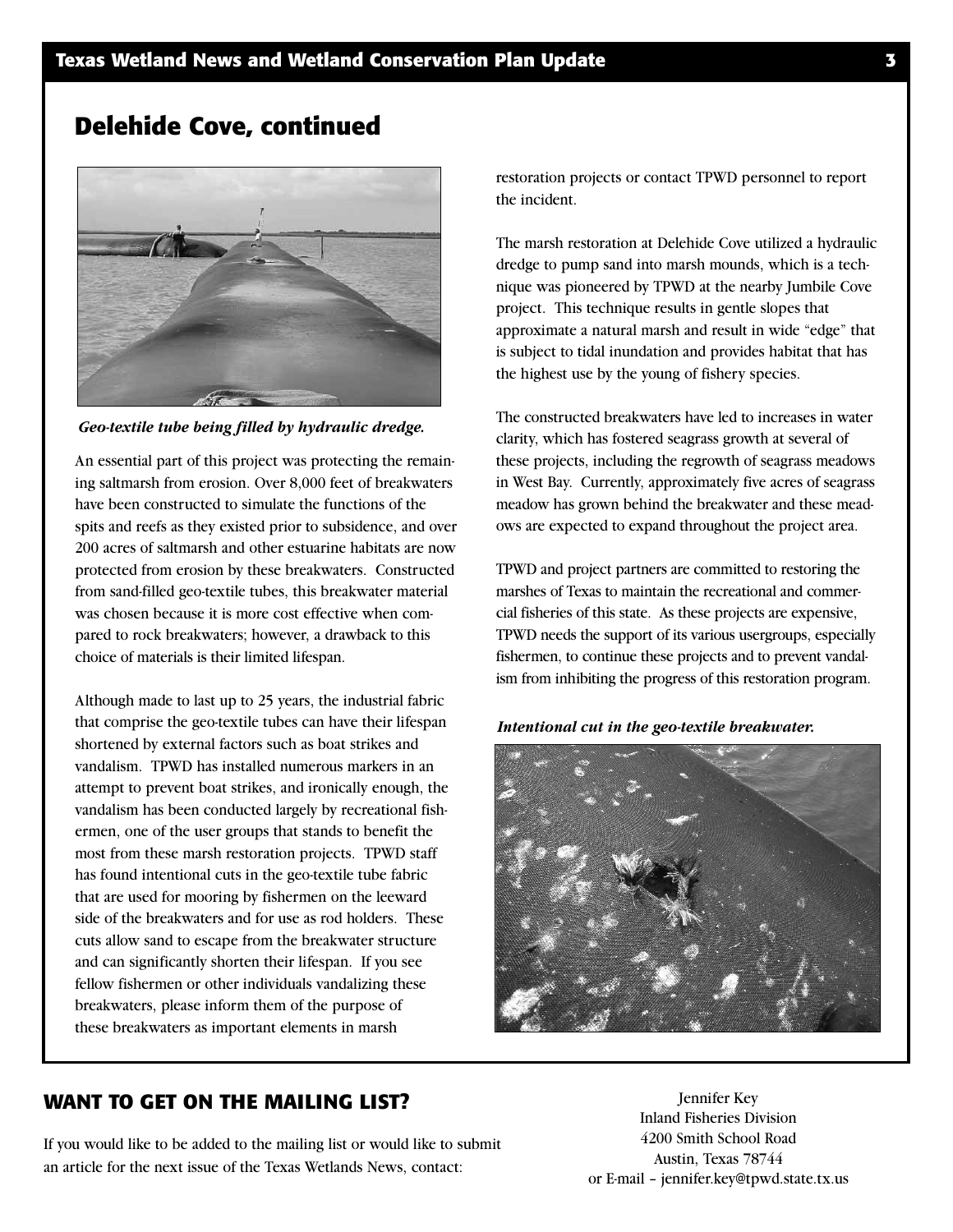# **Historic Wetlands of Houston**

How many of you have marveled at the cartographic beauty and wealth of historic information that can be found on an old map? Once confined to rare and fading paper maps, mapping efforts from the early 1900s is now in the process of becoming available in digital formats, with the result of enhanced accessibility and usability. In 1915, the U.S. Geological Survey (USGS), in conjunction with Harris County, began extensive ground surveys to produce a series of 1-foot elevation contour maps for Harris County at a 1:31,680 scale. However, it's important to note that where these contour lines fall within the boundary of Houston, they change to 5-foot intervals.

A valuable feature of these maps is that they denote depressions in the area, which can include a range of conditions from significant water features to seasonal wetlands. The maps have symbols for marshes and swamps, submerged marshes and swamps, and other natural features such as bayous, rivers, gullies, gulches, sloughs, hollows, ponds, lakes, ridges, mounds, hills, flats, beaches, bays and islands. The maps also include symbols for cultural features such as USGS elevation benchmarks, dams, roads, railroads, schools, cemeteries, warehouses, oil pumping facilities, oil wells, sawmills and buildings, and delineate some selected ranches and parks. Most of these old maps have limited annotation.

More recent maps in the 1-foot contour series were surveyed in 1929, with the completed maps published in 1932. Among these were Algoa and Dickinson in northeastern Galveston County, which were maps developed as a joint effort of the USGS, U.S. Coast and Geodetic Survey, and the

*Figure 1: A subsection of the 1919 Cedar Bayou raster image of the USGS map showing 1-foot contours and depressions.*



Texas Reclamation Department. The cultural and drainage features of the Dickinson quadrangle map were in part compiled from aerial photographs taken by U.S. Army Air Corps.

The Texas Parks and Wildlife Department (TPWD), with the aid of the Environmental Protection Agency's Region 6 State Wetlands Grant money, contracted with Digital Data Services, Inc. (DDS) of Denver for digital georeferenced versions of these historic paper maps. As these maps are out of print, DDS borrowed the originals from the USGS historic archive in Denver and scanned them at 400 dots per inch to insure digitizing accuracy. They were then georeferenced using ESRI ARCVIEW 9 to rubber-sheet the scanned images to a custom ESRI shapefile template, and the topographic contour lines were then digitzed by hand from the georeferenced raster images in AutoCad. The resulting AutoCad DWG was converted into an ESRI shapefile for final quality control and editing of the database and an effort was made to edge-match the vector contour lines. As a final step, metadata was included with the digital files to document the source of the data and the process used to produce these digital maps.

From this process, TPWD received two products: 1) the scanned georeferenced raster images of each quad sheet (Figure 1), and 2) the digital vector contour lines (Figure 2). The digital vector data includes a database which denotes whether a topographic contour line elevation was determined directly from annotation on the map, whether it was interpolated from nearby annotated contours, and if the contour line was originally symbolized as a depression. For

*Figure 2: A subsection of the 1919 Cedar Bayou vector data with the contours annotated and the depressions selected and highlighted in black.*

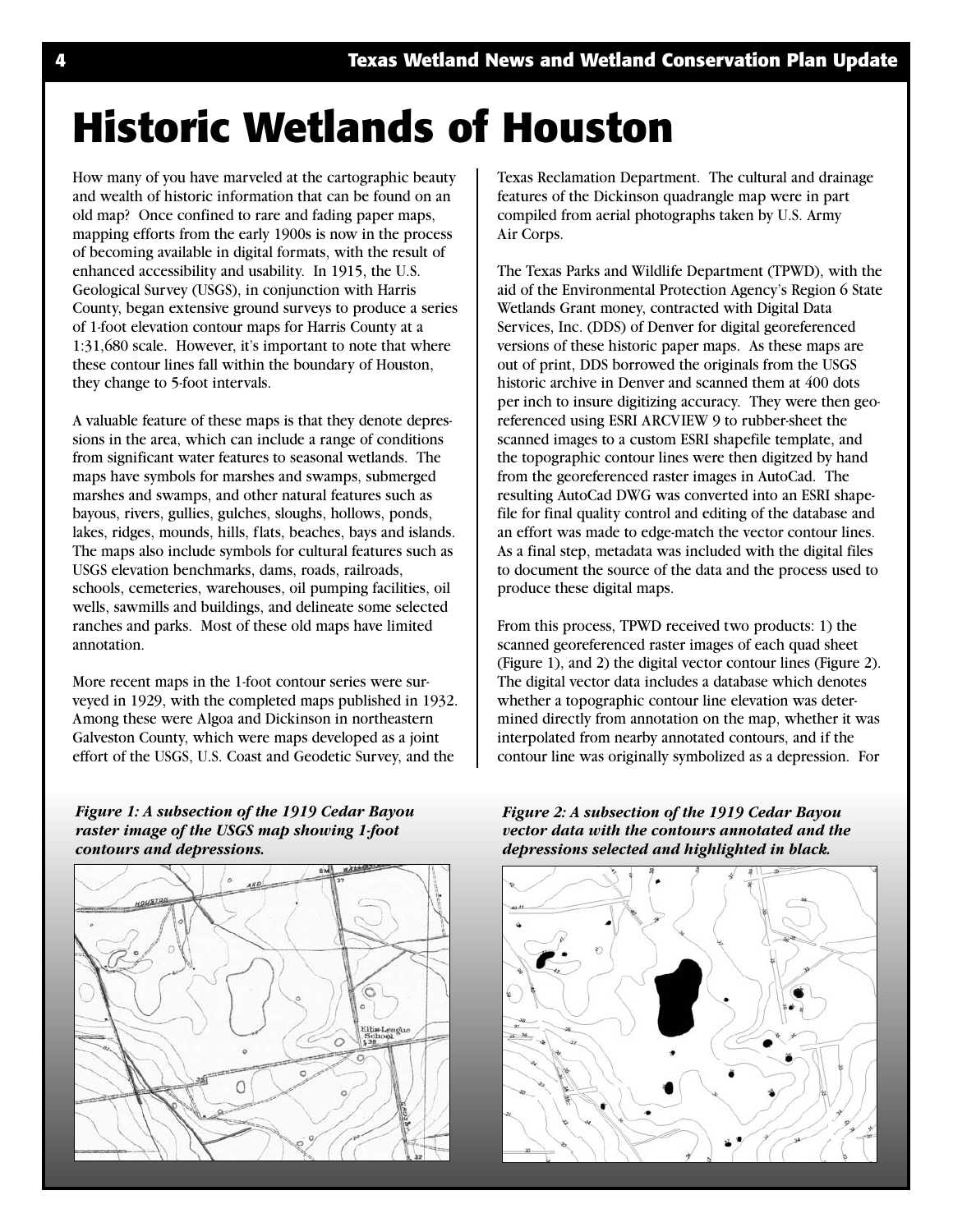the trained GIS-user familiar with database queries, it's a simple matter to quickly select contour lines at, above or below a given elevation and also to see where depressions existed in the southeastern Gulf Coast landscape some 70 to 90 years ago.

To better understand subsidence in this region, the Houston Subdistrict Office of the USGS Water Resources Division, working with the Houston-Galveston Subsidence District, is using the historic data as a baseline to compare to Light Detection and Ranging (LIDAR) data of Harris County that was collected in 2000.

The historic maps are providing valuable data on the location of former marsh locations, and this data can be very

helpful in achieving success in wetland restoration projects. As many of Texas' prairie wetlands were leveled and converted for use in rice production, the native topsoil was buried. Now with the knowledge of former marsh locations, the non-native topsoil can be removed and the restored wetland can benefit from proper pH, rich organic matter, and even some still-viable seeds of native wetland plants inherent to the formerly buried native topsoil. In addition, use of the historic data can help ensure that a restored wetland will "fit," i.e., be of the proper size for the surrounding watershed, and even help form a more natural shoreline. Wetland restoration projects created with the historic conditions taken into account can be more hydrologically successful overall and may even have fewer problems with invasive, weedy plant species.

*Contact Kim Ludeke at (512) 389-8071 for more information.*

# **Master Naturalist Training Classes**

**ABILENE–Big Country Chapter.** Registration deadline is Mar. 17 for classes beginning Apr. 3. (325) 672-6048 or g-bomar@tamu.edu

**AMARILLO–Panhandle Chapter.** Registration deadline is Mar. 27 for classes beginning Apr. 3. (806) 355-0724 or chassell@arn.net

**AUSTIN–Capital Area Chapter.** The spring class is full, but the chapter maintains a waiting list of prospective members. To be added to the list go to: www.camn.org

**BASTROP–Lost Pines Chapter.** Registration deadline is Feb. 13 for classes beginning Feb. 27. Information and application at: www.lostpinesmasternaturalist.org

**BAY CITY–Mid-Coast Chapter.** Registration deadline is Jan. 15 for classes beginning in February. kirkwood@cableone.net

**BRENHAM–Gideon Lincecum Chapter** (Austin, Colorado, Fayette and Washington counties). Registration deadline is Jan. 15 for classes beginning Feb. 11. dredden@tconline.net

**CLEBURNE–Rio Brazos Chapter.** Plans for a class to begin in April or May are in progress. Cebellsdell@aol.com

**CONROE/HUNTSVILLE–Heartwood Chapter.** Registration deadline is Mar. 1 for classes beginning Mar. 11. texasnaturelover@earthlink.net

**DALLAS–North Texas Chapter.** Registration deadline is Jan. 11 for classes beginning Feb. 15. (214) 904-3050 or www.ntmn.org

**EL PASO–Trans-Pecos Chapter.** Spring dates pending. (915) 859-7725 or r-bader@tamu.edu

**GALVESTON–Galveston Bay Area Chapter.** Registration deadline is Feb. 10 for classes beginning Feb. 23. (281) 534-3413, ext.3 or jk-massey@tamu.edu

**HARLINGEN–Rio Grande Valley Chapter.** Registration deadline is Jan. 25 for classes beginning Feb. 1. (956) 364-1410 or rgvctmn@rgv.rr.com

**HOUSTON–Gulf Coast Chapter.** Registration deadline is Feb. 13 for classes beginning Feb. 27. (281) 855-5600 or gcmn@tamu.edu

**NEW BRAUNFELS–Lindheimer Chapter.** Registration deadline is Mar. 14 for classes beginning Apr. 4. (830) 620-3440 or elee@nbutexas.com

**PLANO–Blackland Prairie Chapter.** Registration deadline is Jan. 15 for classes beginning Feb. 9. (214) 538-4444 or txmasternaturalist@comcast.net

**SAN ANTONIO–Alamo Area Chapter.** Registration deadline is Feb. 9 for classes beginning Mar. 9. (210) 698-2397 or aamn@texas.net

**SAN MARCOS–Hays County Chapter.** Registration deadline is Jan. 17 for classes beginning Feb. 7. (512) 393-2120 or jp10@txstate.edu

**TYLER–East Texas Chapter.** Registration deadline is Jan. 9 for classes beginning Jan. 21. (903) 871-2648 or johnnie1541@yahoo.com

**WACO–Heart of Texas Chapter.** For information: karen.watson@tpwd.state.tx.us

**WICHITA FALLS–Rolling Plains Chapter.** Registration deadline is Mar. 17 for classes beginning Mar. 21. Mark Howell: (940) 766-2383 or mark.howell@tpwd.state.tx.us

Texas Parks and Wildlife Department and Texas Cooperative Extension co-sponsor the Texas Master Naturalist Program statewide. For more information about existing chapters or forming a new chapter contact Sonny Arnold, Assistant Program Coordinator,

111 Nagle Hall, 2258, TAMU, College Station, TX 77843-2258. Phone (979) 458-1099 or e-mail: sarnold@ag.tamu.edu.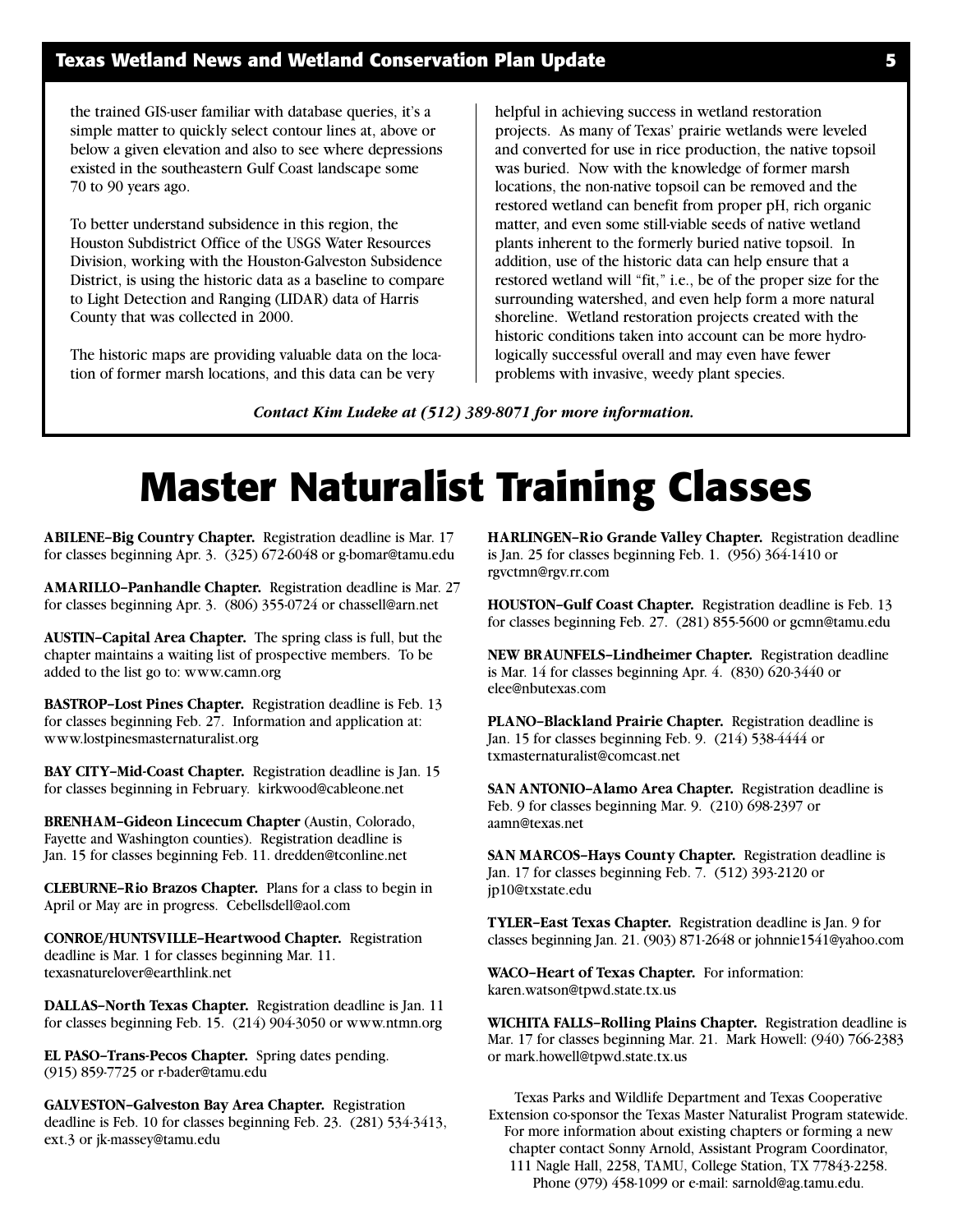# **Goose Island Shoreline Stabilization and Marsh Restoration Project – Phase One**

The Goose Island Shoreline Stabilization and Marsh Restoration Project was implemented by Texas Parks and Wildlife Department (TPWD) and its federal, state and local partners to protect, enhance and restore wetland habitats that are integral parts of the Texas Gulf Coast and the Aransas Bay estuarine ecosystems. The completion of Phase One of the project provides immediate and long-term protection and enhancement of valuable seagrass, intertidal marsh, high marsh, and oyster reef habitats in Aransas Bay through the construction of an offshore breakwater to protect the eroding shoreline of Goose Island and the construction of two containment levees for the creation of intertidal marsh habitat in a future phase.

Goose Island is an integral part of the Goose Island State Park located in the northern end of Aransas Bay on the southern tip of Lamar Peninsula, 12 miles northeast of Rockport in Aransas County, Texas. It is a popular vacation destination because of the recreational fishing and wildlife viewing opportunities available to visitors. Goose Island's southern shoreline along Aransas Bay is protected by a bulkhead along the developed portion of the island. The undeveloped and unprotected portion of the shoreline consists of a shell ridge with smooth cordgrass (*Spartina alterniflora*) marsh occurring in front of portions of it. Behind the shell ridge, high marsh grades into intertidal smooth cordgrass marsh. Tidal channels occur within the high marsh and intertidal marsh habitats. The approximately 100 acres of Aransas Bay north of Goose Island supports scattered living oysters, active oyster reefs and smooth cordgrass marsh. The shallow bay water on the southern side of the island supports expansive beds of shoal grass (*Halodule wrightii*) as well as scattered eastern oysters. The seagrasses, salt marshes and oyster reefs associated with Goose Island provide important feeding habitat for waterfowl, shorebirds and wading birds, and provide important nursery areas for commercially and recreationally important finfish and shellfish.

Coastal wetland loss in Texas is significant and is a continuing concern because of the essential roles that wetlands perform in providing fish and wildlife habitat,

stabilizing shorelines and sediments, and improving water quality. Most of the 25 acres of Goose Island that has become submerged since 1969 was originally high marsh and intertidal emergent marsh habitats. Continued erosion and submergence of Goose Island threatened the remaining seven acres of smooth cordgrass marsh and ten acres of associated high marsh on the island and degradation of valuable oyster reef habitat and marsh habitats along the mainland shoreline.

Based on the results of a feasibility study and analysis of potential shoreline protection and marsh restoration alternatives for Goose Island, funded in part by the Texas General Land Office and the Coastal Bend Bays and Estuaries Program and completed in June 2003 by PBS&J, the following restoration objectives were established for the project.

**Objective 1:** Stabilize the approximately one-mile-long southern shoreline of Goose Island and its adjacent habitats in Aransas Bay with the construction of an offshore rock breakwater up to 4,400 feet in length.

**Objective 2:** Preserve and increase the quantity, quality and diversity of habitats and living resources in Aransas Bay through the creation of a lagoon effect in the approximately 40 acres of shallow bay located between the proposed breakwater and existing shoreline to enhance seagrass, oyster and intertidal marsh habitats located there.

**Objective 3:** Restore intertidal marsh habitat on the north side of Goose Island

through the creation of a 24-acre marsh site through beneficial use of dredge material from two nearby boat channels and planting it with smooth cordgrass as a communitybased effort.

TPWD Resource Protection Division (now the Coastal Fisheries Division), State Parks Division and Infrastructure Division teamed up with federal, state and local partners to implement the Goose Island Shoreline Stabilization and Marsh Restoration Project. Federal project partners providing funds for the project include the National Oceanic and Atmospheric Administration (NOAA), U.S. Fish and Wildlife Service (USFWS), and Environmental Protection Agency (EPA) Gulf of Mexico Program. The Texas General Land Office (GLO) supported the project with Coastal Impact Assistance Program funds and Coastal Erosion Program funds. Local project funding partners include the Coastal Bend Bays & Estuaries Program, the Aransas County Commissioners Court and the Gulf of Mexico Foundation. Staff from federal and state resource agencies participated as members of the project advisory team to guide the planning and implementation of the project.

Phase One of the project consisted of the construction of an offshore rock breakwater to reduce erosion of the southern shoreline from daily wind and wave energy and the construction of two containment levees north of Goose Island for future development into a created estuarine

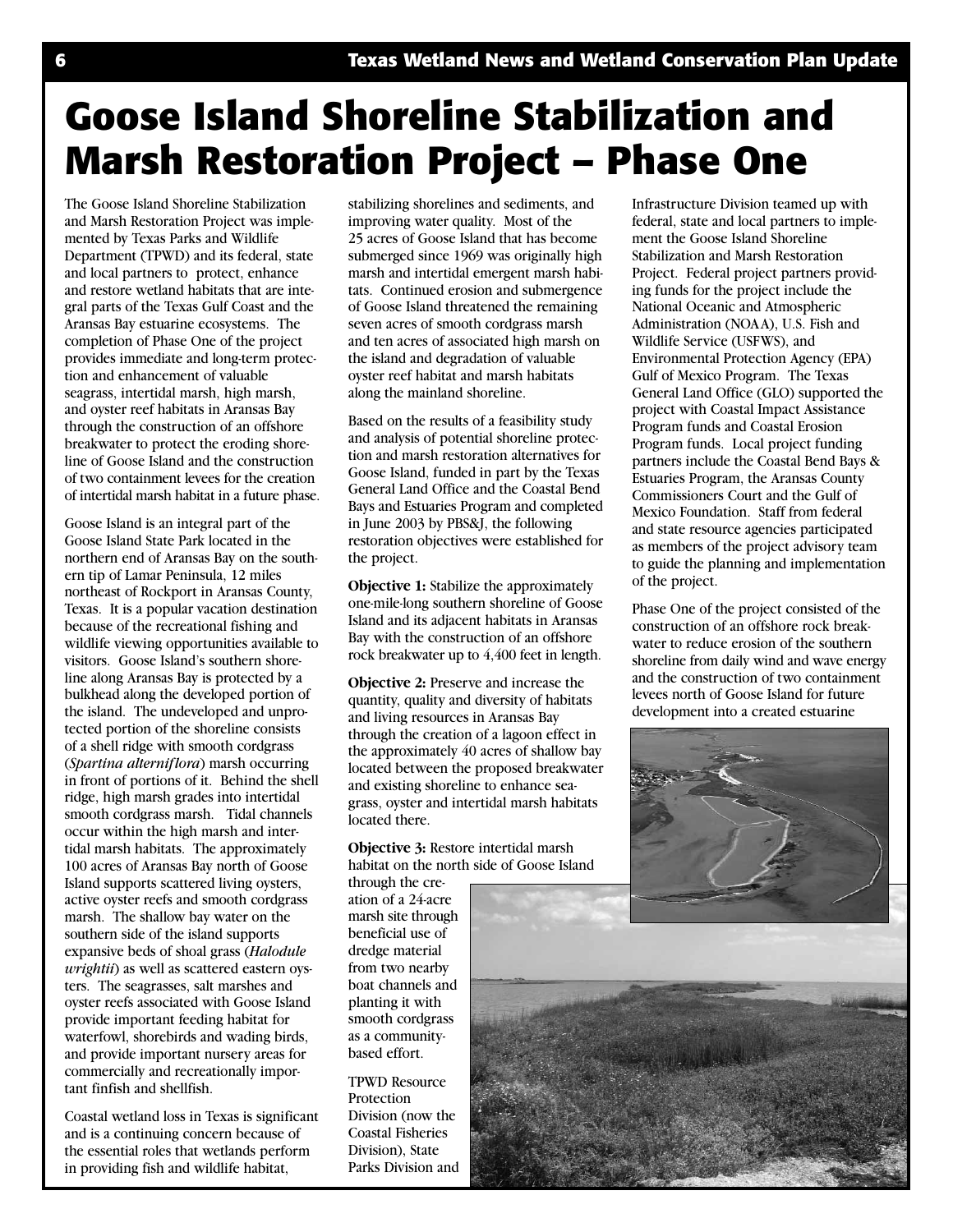### **Texas Wetland News and Wetland Conservation Plan Update 7**

marsh site. A Corps of Engineers Section 10/404 permit and a Section 401 water quality certification from the Texas Commission on Environmental Quality were required for the project. In addition, consultation with the USFWS for potential impacts to federal listed threatened and endangered species and the Texas Historical Commission for potential impacts to cultural resources were required. Finally, an amendment to TPWD's coastal lease with the GLO was necessary to add the shoreline stabilization and marsh restoration project. All of the permits, certifications and consultations were acquired by August 2004 and the coastal lease was amended effective Feb. 1, 2005.

Lester Contracting Inc. of Port Lavaca, Texas, was contracted to construct the offshore breakwater and the marsh containment levees. Construction began on June 20, 2005, as the contractor's crew installed geo-textile filter fabric breakwater work corridor on the bay bottom that had been raked smooth. The breakwater was constructed of graded riprap material that met specific gradation criteria. The riprap consisted of durable natural stone having a minimum unit weight of 155 pounds per cubic foot. The contractor selected to construct the breakwater from the existing bulkhead rather than to construct it from a work barge. The contractor built a temporary "road" that would become the base of the breakwater and drove dump trucks on the road to deliver the rock to the contractor's project manager

who placed the rock using an excavator. The breakwater was constructed with a crest elevation of +2.2 feet NAVD '88, a minimum crest width of 5 feet and 2:1 side slopes. After reaching the end of the 4,400-foot-long breakwater alignment, the contractor backed the excavator along the temporary road towards the starting point, shaping the breakwater on the way back and creating seven gaps for water exchange and animal ingress and egress. The end of the breakwater is located approximately 500 feet offshore so that the protected "lagoon" inside the breakwater is open on its west end. The breakwater was completed in October 2005.

Wilco Marsh Buggies and Draglines, Inc., the subcontractor hired to construct the marsh containment levees, also began work in June 2005. The eastern marsh containment levee is 3,400 feet long and the western containment levee is 3,860 feet long. They were constructed with a crest elevation of +3.0 feet NAVD '88 and 4:1 side slopes from in-situ material located inside the marsh containment cells using a marsh excavator. Water control structures were installed in both levees and will be used for dewatering dredge material placed into the cells in a future phase.

After the levee material settled, Belaire Environmental, Inc. was contracted to plant the marsh containment levees in the fall and winter of 2005 using plants from nearby existing marshes. Over 23,000 high marsh plant species including *Spartina patens, Sporobolus virginicus,*



*Borrichia frutescens, Fimbristylis castanea, Batis maritima, Salicornia virginica* and associated species were planted on the tops and sides of the levees at or above +1.5 feet NAVD '88.

Approximately 9,500 low marsh plants, *Spartina alterniflora* (smooth cordgrass), were planted in the intertidal zone on the levee sides from +0.5 feet to +1.5 feet NAVD'88 during fall and winter 2005. The project costs associated with the project are provided below.

| Final engineering and<br>construction oversight:                            | \$175,000   |
|-----------------------------------------------------------------------------|-------------|
| Breakwater construction<br>(4,400 linear feet offshore)<br>rock breakwater) | \$1,215,700 |
| Marsh containment levees<br>(7,260 linear feet earthen<br>levee)            | \$178,705   |
| Planting marsh containment<br>levees $(\sim 32,500 \text{ plants})$         | \$68,365    |
| Total                                                                       | \$1,637,770 |

All of the Phase One project components were completed within the allocated construction timelines.

#### **Future Construction Phase Two**

To complete the Goose Island Shoreline Stabilization and Marsh Restoration Project, two nearby boat channels would be dredged and the material placed into the marsh containment levees to raise the elevation of the bay bottom to that which supports intertidal emergent marsh. The boat channel between the western half of Goose Island and the mainland, known as Neptune Harbor Channel, would provide approximately 31,000 cubic yards of material that would be used to create mounds within the 24-acre marsh site. Then the Goose Island State Park boat channel would be dredged to provide 24,000 cubic yards of material that would be pumped around the mounds creating undulating topography in the marsh creation site. The estimated cost for constructing the marsh site is \$500,000.

The marsh site would then be planted by volunteers or contractors.